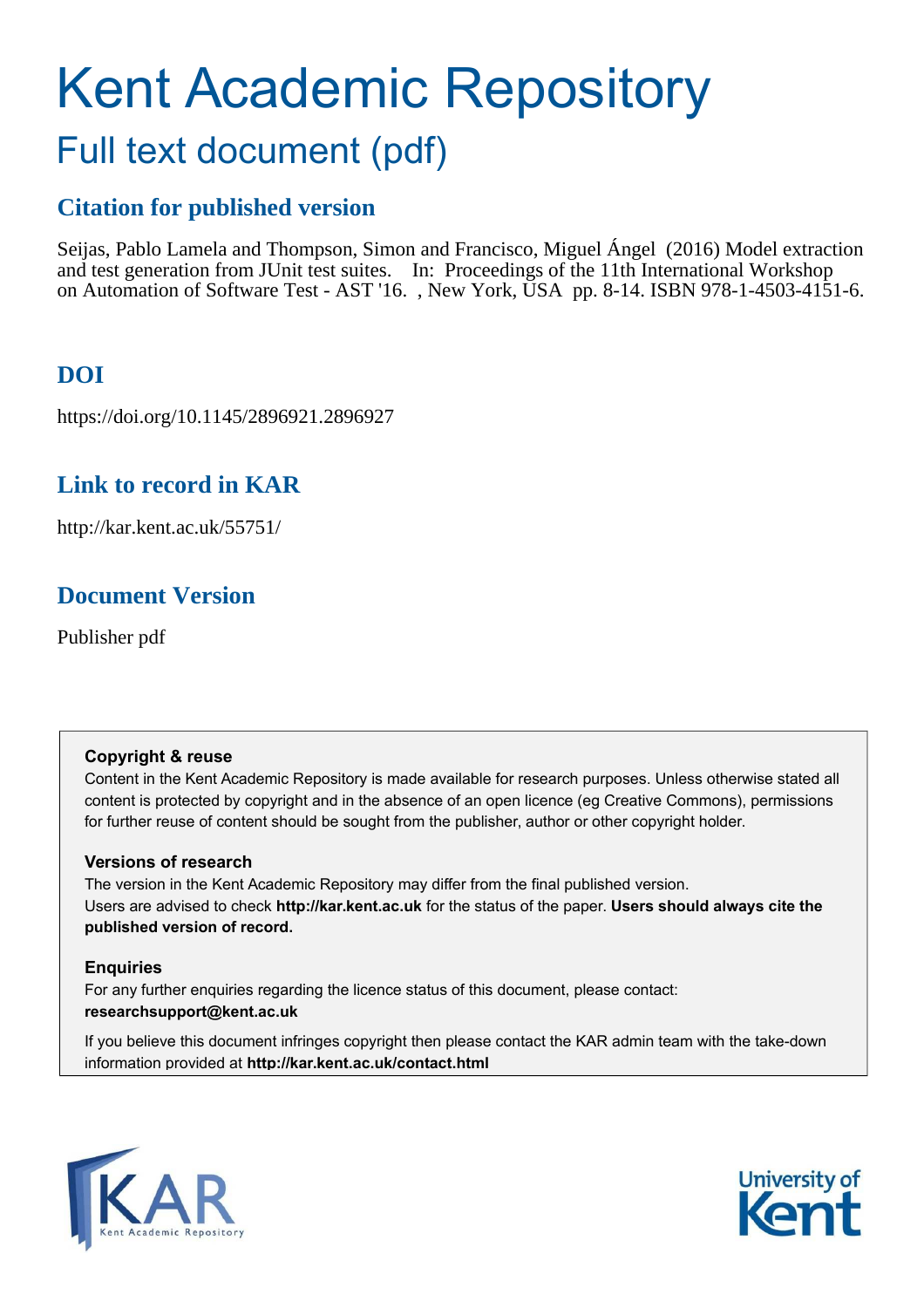# **Model extraction and test generation from JUnit test suites**

Pablo Lamela Seijas University of Kent United Kingdom pl240@kent.ac.uk

Simon Thompson University of Kent United Kingdom sjt@kent.ac.uk

Miguel Ángel Francisco Interoud Innovation S.L. Spain miguel.francisco@interoud.com

#### ABSTRACT

In this paper we describe how to infer state machine models of systems from legacy unit test suites, and how to generate new tests from those models. The novelty of our approach is to combine control dependencies and data dependencies in the same model, in contrast to most other work in this area. Combining both kinds of dependency helps us to build more expressive models, which in turn allows us to produce smarter tests. We illustrate those techniques with examples from our implementation, the James tool, designed to apply these techniques in practice to Java code and tests.

#### 1. INTRODUCTION

Testing is the most commonly used approach to validating systems, both when they are constructed and as they evolve. Testing is a costly process, and at the same time necessarily partial, exploring the system only at the points specified in the test suite. In this paper we show how existing unit tests can be leveraged to provide more testing value through inferring a model for the system from the tests. We make four specific contributions.

- 1. We define a new approach to inferring a state machine model for a system from an existing test suite and an implementation of the system. The state machine is inferred using a combination of data flow and control flow information: existing approaches have tended to use just one of these.
- 2. We show how to automatically derive potential new test cases for the system under test from this model. The new tests are generated from the model using the QuickCheck [1] propertybased testing (PBT) tool, which exercises the model and prints examples of sequences of calls and postconditions.
- 3. We give a mechanism by which approximate QuickCheck models for Java systems can be inferred automatically thus allowing the rapid development of PBT models from existing test suites.
- 4. We present a pilot study in which we apply our approach to generate new tests for an existing industrial system.

Our work aims to extract models that represent both successful and failing behaviour of a target Web Service. The behaviour described by the model aims to be more general than the original unit tests. This generalisation allows us to generate new tests

 c 2016 Copyright held by the owner/author(s). Publication rights licensed to ACM. ISBN 978-1-4503-4151-6/16/05. . . \$15.00

DOI: http://dx.doi.org/10.1145/2896921.2896927

simply by randomly traversing the model. In doing this we follow earlier work [2] for Erlang in which finite-state machine models and properties were extracted from EUnit test suites.

However, as with any automatic generalisation, some aspects of the models generated and, as a consequence, some of the tests generated, may not correspond to the intended behaviour of the system. Tests generated may need to be manually reviewed before they are added to a test suite, and models generated may need to be manually corrected before being used in practice. Nevertheless, adapting approximate models and tests is, in general, less costly than writing them from scratch, and they may explore scenarios that humans did not consider when doing the work manually.

The techniques described here have been implemented in a tool called James. The source code of James is available<sup>1</sup>; and more technical details can also be found<sup>2</sup>.

The work described here and the implementation of James are both targeted on Web Services, since they identify the interface by looking for HTTP requests (see Sect. 4.3). Thus, it is a requirement that the target system is a Web Service. However, the main ideas presented here should be straightforward to apply them to other types of API, (e.g. of a dynamic library), as long as the system under test (SUT) is tested like a black-box and has a clear interface.

The paper is structured as follows: after introducing propertybased testing (Sect. 2) and related work (Sect. 3), we motivate the approach taken (Sect. 4). We then explain the architecture of our solution (Sect. 5), the model generation (Sect. 6), the test generation (Sect. 8), and the pilot study (Sect. 9). We discuss future work and conclude in Sect. 10.

#### 2. PROPERTY-BASED TESTING

Property-based testing (PBT) was first developed for Haskell [7], and has been transferred to a range of other programming languages. Quviq QuickCheck [1] (hereafter QuickCheck) supports random testing of Erlang (and C via a foreign function interface).

Properties of programs are stated in a subset of first-order logic, embedded in Erlang syntax. QuickCheck verifies these properties for collections of Erlang data values generated randomly, with user guidance in defining the generators where necessary. When a counterexample is found, QuickCheck tries to generate a simpler, more comprehensible, counterexample in a constructive manner; this process is called *shrinking*.

When testing state-based systems it makes sense to build an abstract model of the system, and to use this model to drive the testing of the real system. The abstract state machine can be implemented as a client module of the pre-defined QuickCheck behaviour *eqc fsm*. *eqc fsm* state machines consist of a finite set

Permission to make digital or hard copies of all or part of this work for personal or classroom use is granted without fee provided that copies are not made or distributed for profit or commercial advantage and that copies bear this notice and the full citation on the first page. Copyrights for components of this work owned by others than the author(s) must be honored. Abstracting with credit is permitted. To copy otherwise, or republish, to post on servers or to redistribute to lists, requires prior specific permission and/or a fee. Request permissions from permissions@acm.org.

*AST'16, May 14-15 2016, Austin, TX, USA*

<sup>1</sup> https://github.com/palas/james

<sup>2</sup> http://www.prowessproject.eu/wp-content/uploads/2012/10/ Prowess D2-3.pdf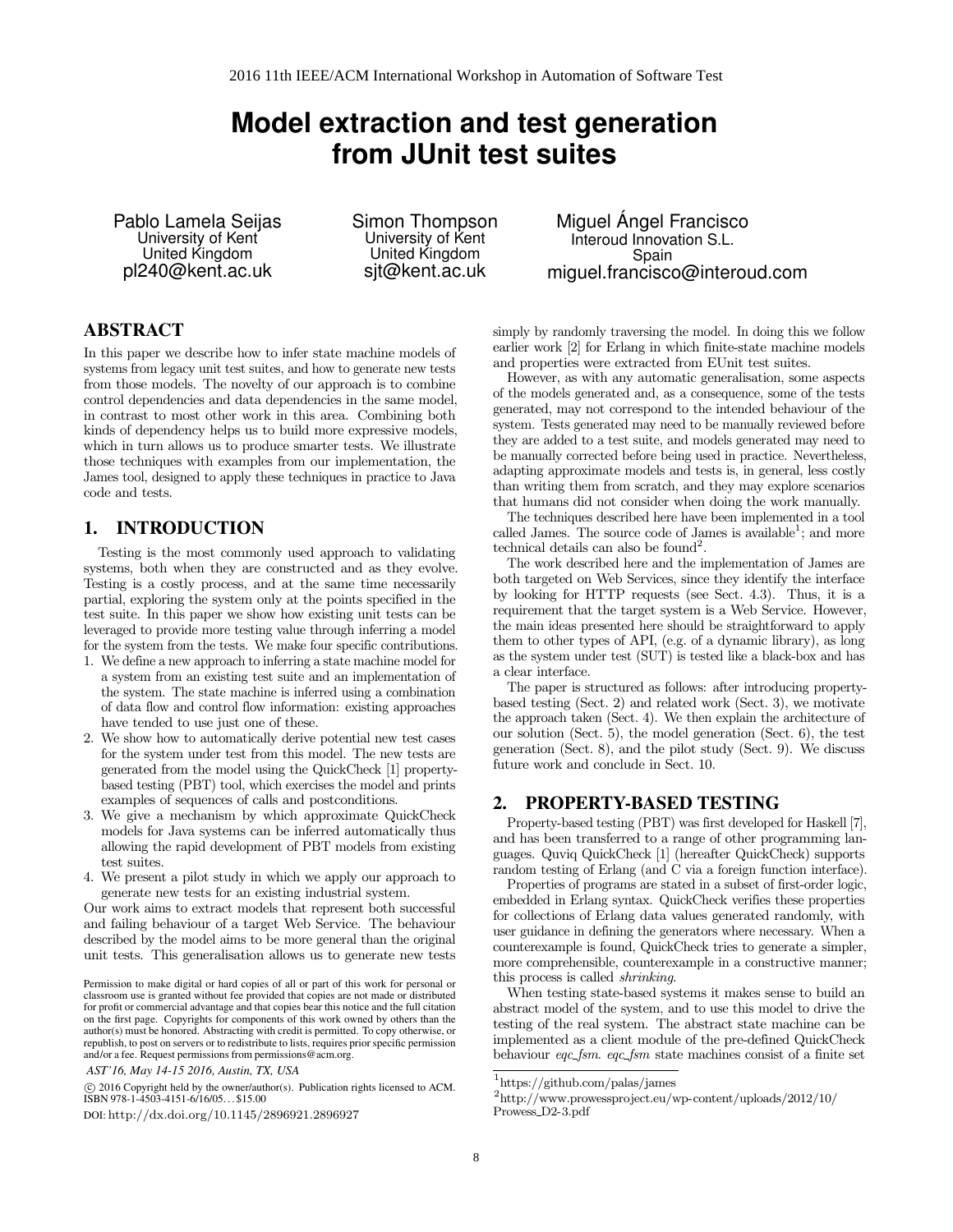of *("control") states*, together with *state data* which is modified by the transitions of the machine. These models are variants of *extended finite state machines (EFSMs)*, and so more expressive than FSMs.

#### 3. RELATED WORK

Previous approaches [13], [8], and [12], model the expected use of interfaces by focusing on the order in which commands are usually executed. One limitation of these approaches is that they do not usually infer how to create the parameters that the commands require.

In some cases invariants for parameters are inferred [11], and then used to disambiguate commands in Finite State Machines. This has limited effectiveness when inferring complex properties, or arbitrary semi-structured data.

These approaches have the advantage of being suitable for black-box interfaces. But they do not take advantage of the dependency information provided by legacy unit tests.

On the other hand, [3] shows similar data inference to the one used in this paper. However, control dependencies are inferred directly from data dependencies, since examples are not used as input for the algorithm.

In addition, the merging algorithm used in this work is strongly influenced by previous regular inference algorithms, in particular K-tails [4] and QSM [9].

We have also used QSM as the core algorithm for our previous work in test generation [2], but the work presented in this paper differs from it in that we are now combining data dependencies on the model. This addition allows it to convey aspects of the system under test that go beyond the ones learnable by the pure regular inference.

There is also been more recent work on software reverseengineering using regular inference [5] and even EFSM inference with help of machine learning [14].

#### 4. EXTRACTION OF DEPENDENCIES

We now give a rationale for the approach we have taken for extracting dependency information from the existing artefacts.

#### 4.1 Taking advantage of data reuse

Existing JUnit tests provide concrete examples of how data can be reused, and how it can be generated. By modifying or generalising these procedures, it is likely that we will find new valid input examples that have not been generated before. Moreover, even if generated inputs are invalid, they may be appropriate for negative test cases. Because invalid input generated this way will be structurally similar to the valid input, it is foreseeable that it will help us detect 'corner case' errors.

For example, if when serialising a request the unit tests manually add quotes surrounding a value, then the generalisation of the request may add quotes in places were they should not occur. This kind of test case would help us detect problems like SQL injection, which can enforce security.

#### 4.2 Approaches to instrumentation

Most research that presents techniques to extract information from existing software falls into one or both of two categories, namely *static* and *dynamic*. In this section we assess the advantages and disadvantages of these approaches for our work, and explain our preferred approach.

Static approaches An approach is considered to be *static* if it analyses the software without executing it. Static approaches, do not require the code to be run and usually work directly on source code but may analyse bytecode or even machine code.

In the particular case of source code analysis, a static approach can potentially analyse the artefacts used by the developer, which may indicate high level intentions.

Unfortunately, the number of mature libraries that are available for Java source manipulation and support the whole language is small, the most popular ones focus on bytecode, which already omits some of the abstraction.

Dynamic approaches Dynamic approaches analyse the way in which a working piece of software executes by instrumenting it prior to its execution. This has the advantage of acquiring real values that are known to work, and to produce complete traces of actual valid executions. In the case of unit tests, which are usually deterministic, a single execution will reveal all the scenarios that are being tested.

One disadvantage of this approach is that it requires a working implementation, which limits its applicability to test-driven development.

Java Virtual Machine Tool Interface For this work we have chosen a mainly dynamic approach through using the JVM Tool Interface, (or JVMTI<sup>3</sup>). JVMTI is a standard interface that allows external tools to analyse and control the state of applications that run in a JVM (Java Virtual Machine).

This is done through the creation of a dynamic library or *JVMTI agent* that can be passed as a parameter to the JVM, or by setting the environment variable \_JAVA\_OPTIONS

JVMTI agents can request to be notified whenever a set of events occur during the execution of a Java program, such as when a method is entered or exited, or when the garbage collector is called. The Java Native Interface (JNI) can be used to call arbitrary Java methods from within the JVMTI callbacks, which allows the use of reflection, and could also be used to alter the behaviour of the target program.

The agent acts as a debugger, and should not modify the results of the tests and work seamlessly regardless of the framework, configuration, or JVM used for executing them (assuming that there are no bugs in the implementation of James and the JVM, and that the tests do not rely on timing or other unusual kinds of context information).

#### 4.3 Data and control dependencies

James extracts and combines into a single model both data and control dependency flow information.

Extraction of data dependencies Data dependencies represent the flow of information in the tests. In our experiments we register data dependencies by tracking all the objects in the system, and registering the methods or functions that take them as parameters or produce them as a result. This way we obtain information about the way in which requests are constructed.

Most of the time, requests are composed out of small pieces of information, like numeric values or dates, which are composed into bigger structures and then serialised, or appended inside of a string template.

In the same way, responses to requests may be unmarshalled, and the small pieces that compose them are usually checked for correctness through the xUnit assert functions.

Extraction of control dependencies In addition to data flow, we track and model the control flow of methods that produce HTTP requests. Nodes that represent these methods are linked in execution order, and the links are preserved during the merging process.

James records the order in which these particular methods are executed because they are the ones that may cause the state of

<sup>3</sup> http://docs.oracle.com/javase/7/docs/platform/jvmti/jvmti.html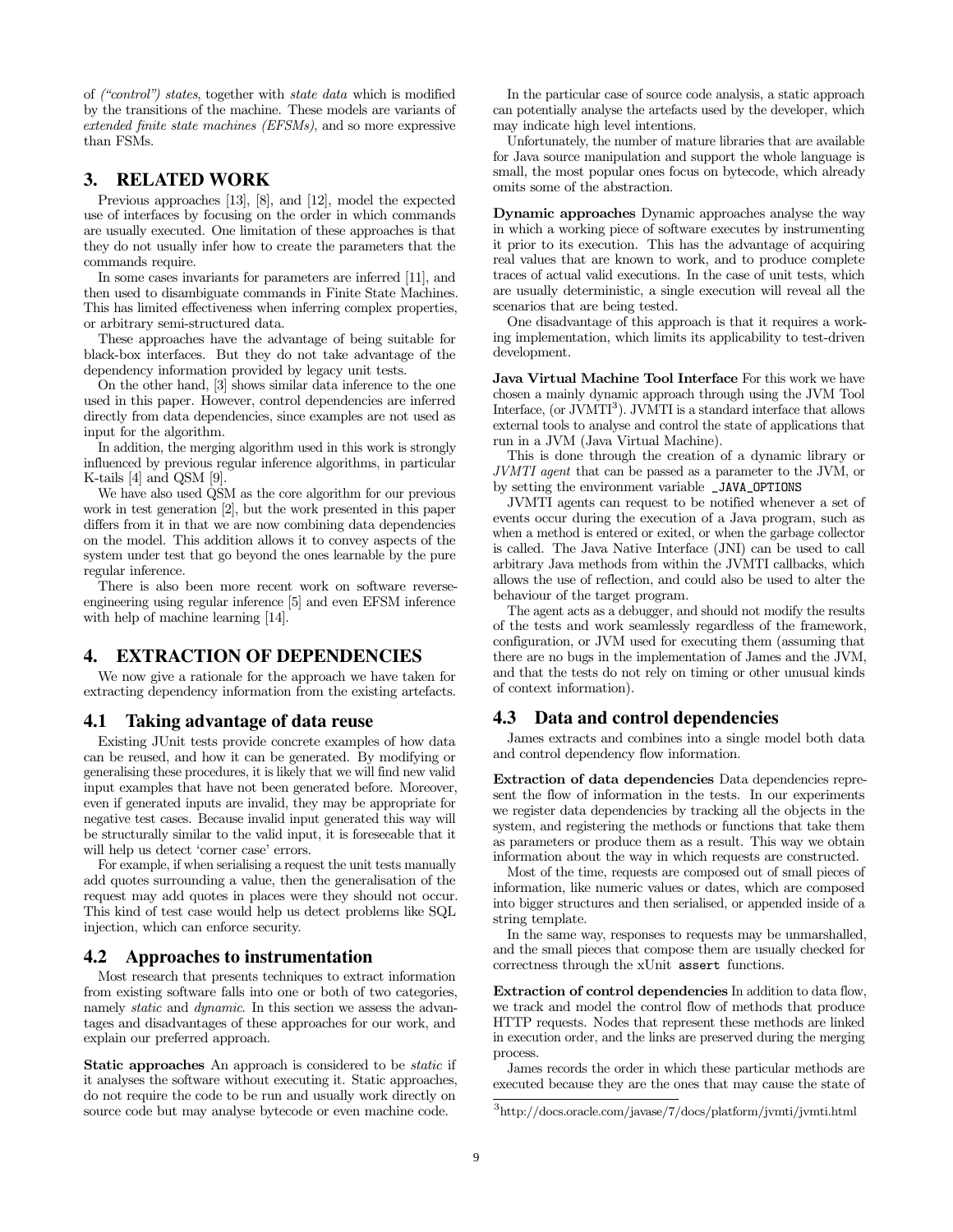

Figure 1: The architecture of James

the server to change. We explain how these methods are identified in Sect. 5.3 below.

#### 5. ARCHITECTURE OF THE SOLUTION

In Fig. 1 we show the architecture of the tool that we have designed and implemented.

The JVM is instrumented by a JVMTI agent in C++ that instruments every method entry and method exit event, and reports it to an Erlang server through a socket. In practice, method entries correspond to method calls, and method exits allow us to track the result of the method executions.

This process produces a long list of method calls, most of which do not belong to the tests themselves, but to frameworks (such as the Apache Ant library), or to the JVM itself.

The Erlang server filters most of the calls that do not belong to the tests. We do this by checking for annotations using Java's reflection API. But we store in a cache the classes that are found to not contain JUnit tests (otherwise this introduces a big overhead).

This procedure is also used to distinguish the *set-up* and *cleanup* procedures and the actual test *body*, since they have different annotations, (i.e: @Before, @After, @Test).

Calls that produce objects that are used within the tests, even when these are not part of the tests themselves, must be tracked too, otherwise James will not know how to create those objects when the new tests are generated.

#### 5.1 Technical limitations

There are some limitations to our approach. James can track objects, but not every variable in Java is an object. Some variables have primitive types, (e.g: int, char, boolean), which cannot be tracked by JVMTI directly. Some operators like + or && are also treated differently from methods.

Our current implementation tracks primitives by identifying repeated values; but this produces inaccuracies when dealing with frequently used primitives like false and 0.

Both these issues could be circumvented by using dynamic bytecode modification to replace the primitives and operators with objects and functions respectively, or by using static analysis to detect the data flow of primitive values. But because James was built as a prototype we bypassed the problem by replacing primitives manually.

In addition, some artefacts used in Java code are translated into compiler-generated methods, and some methods are implemented natively. The JVMTI does not always provide information like local variables for these methods.

Even for normal methods, the amount of information that can be retrieved by JVMTI depends on whether the code was compiled with debug information. In our aim to get a more usable system, we chose to use ways of extracting information that rely on JVMTI methods that also work on Java code that was not compiled with debug information.

#### 5.2 Conceptual limitations

One conceptual limitation is that, in our approach, control dependencies are only tracked for methods that issue HTTP requests (see Sect. 4.3). This means that the model will not consider the consequences of side-effects that are produced by the rest of methods. In future this approach could be extended to cover other methods too.

A generic problem with dynamic approaches – already reported in previous research  $[10]$  – is the large number of traces produced by the instrumentation of Java programs, which causes the analysis of relatively small test suites to require a substantial amount of memory and slows down the process considerably. This problem is mitigated by a careful early filtering of the traces collected, as described earlier.

#### 5.3 Control tracking workaround

The task of identifying methods that issue HTTP requests could be carried out by ensuring that all traffic goes through a proxy, and connecting the proxy to the JVMTI agent. Nevertheless, this approach would require a context change between the JVMTI agent and the proxy for each method call, and this would introduce a delay that would slow down the whole process and increase its complexity.

Instead, we track the Java methods that produce HTTP requests. In our case the methods used were openConnection and setRequestMethod from the class HttpURLConnection. Other programs could use different methods but James could be adjusted easily to detect those instead.

#### 6. MODEL GENERATION

Once we have retrieved the dependency information we may use it to generate a model. When displayed as diagrams, models can highlight issues in our test suite, and could ultimately be used as documentation. In Sect. 7 we study an example of one of these diagrams in detail.

#### 6.1 Common dependency graph

Initially, James generates a graph where every call to a method executed directly from the tests is represented as a square-boxed node (see Fig. 2).

Because we are mainly interested in the level of abstraction expressed by the tests, we only incorporate in the model the calls that are executed directly from the tests. But we still include calls necessary to satisfy the data dependencies of other calls already included.

For data dependencies, gray arrows connect the methods that produce a result with those that take that result as a parameter, or those that use the result as a base object, i.e: those methods that are called "on the object returned". The latter are represented with dashed arrows.

For control dependencies, brown arrows connect methods that issued HTTP requests, in order of execution.

#### 6.2 Merging process

A graph generated as described so far would generally be too dense to understand, i.e: it would have too many nodes and arrows. The merging process tries to generalise and simplify the graph while keeping the important information by joining paths with the same topology, similarly to the K-Tails algorithm [4].

James searches every subtree in the graph, alternately following the arrows directly, and in reverse. Then it merges subtrees that contain pairs of methods with the same name and signature, and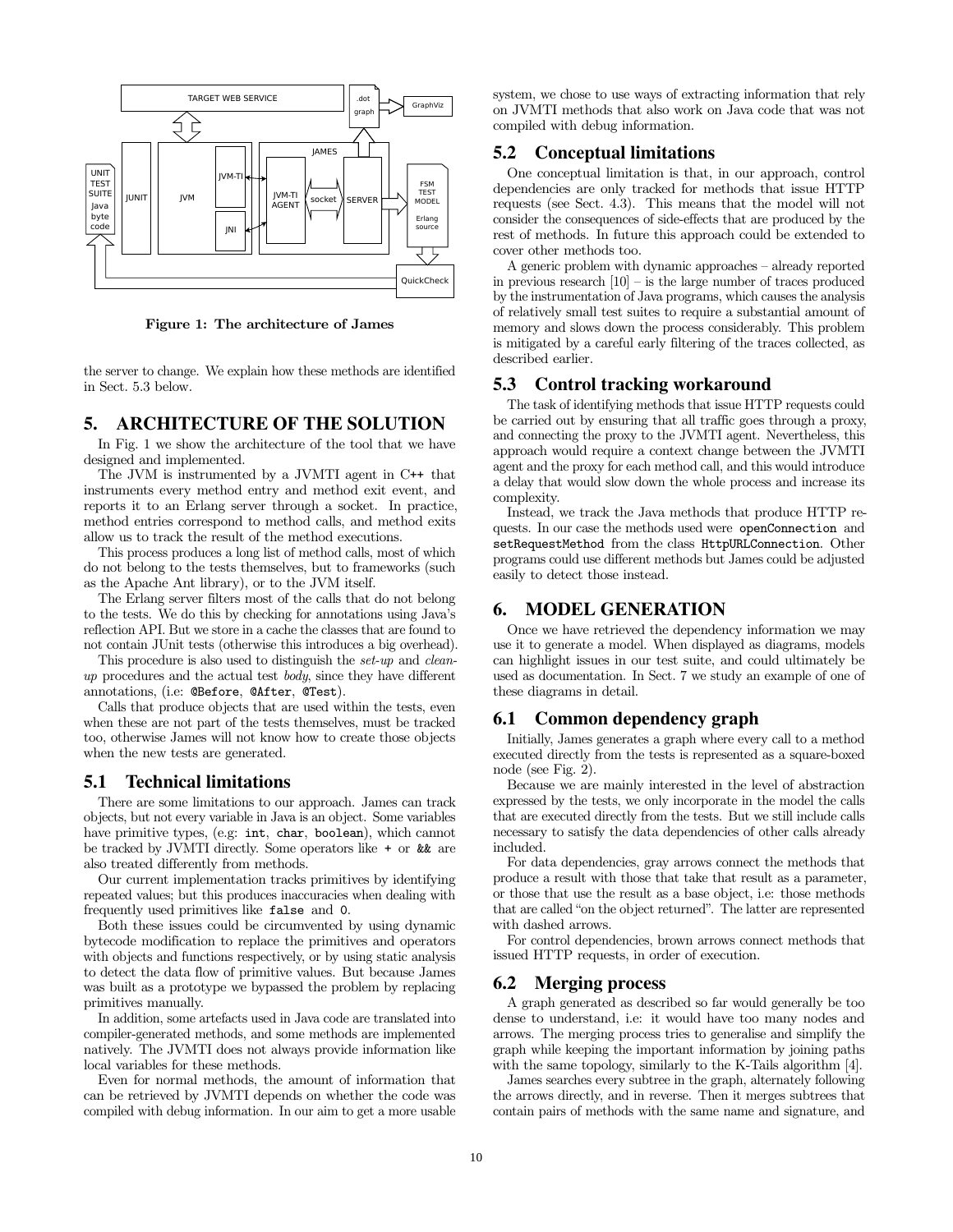|                         | Negative instance classes                                             |  |
|-------------------------|-----------------------------------------------------------------------|--|
|                         | Calls with keywords like "error" or "fail", and                       |  |
| checkNotRunningError    | their dependencies are considered negative                            |  |
|                         | tests, and marked in pink.                                            |  |
| hasNext<br>next         | Methods Clest, CBefore, and CAfter                                    |  |
|                         | The outline represents the places where the                           |  |
|                         | command was found, see Table 2.                                       |  |
|                         | <b>Arrows</b>                                                         |  |
|                         | Data dependencies are represented with grey                           |  |
|                         | arrows. Arrows connect the methods that                               |  |
|                         | produce an object as result, with methods                             |  |
|                         | that take it as a parameter.                                          |  |
|                         | Dashed arrows                                                         |  |
|                         | When an object produced as the result of a                            |  |
|                         | method is used as target of another method,                           |  |
|                         | (i.e. the <b>this</b> object of the method), the de-                  |  |
|                         | pendency relationship is represented with a                           |  |
|                         | dashed grey arrow.                                                    |  |
|                         | <b>Brown arrows</b>                                                   |  |
|                         | Control dependencies are represented through                          |  |
|                         | brown arrows. These are created following the                         |  |
|                         | order in which the methods were originally                            |  |
|                         | executed in the unit tests.                                           |  |
|                         | Loop highlighting                                                     |  |
|                         |                                                                       |  |
|                         | Loops in control dependencies are represented<br>with thicker arrows. |  |
|                         | one0f diamonds                                                        |  |
|                         |                                                                       |  |
|                         | We depict only as many continuous grey ar-                            |  |
|                         | rows ending in each node as parameters it                             |  |
|                         | takes. To achieve this, James groups arrows                           |  |
|                         | by using the oneOf diamond nodes.                                     |  |
| {post,"/freq_server/Sto | <b>HTTP</b> request grouping (subgraphs)                              |  |
|                         | Methods that are inferred to be related to a                          |  |
|                         | HTTP request to the same URL are grouped                              |  |
|                         | in subgraphs surrounded by a black rectangle.                         |  |
|                         | The tuple in the rectangle denotes the method                         |  |
|                         | and URL used.                                                         |  |
|                         | Double outline                                                        |  |
| assert NotNull          | Static methods are denoted with double out-                           |  |
|                         | line. Methods double outline must not have                            |  |
|                         | an incoming dashed arrow.                                             |  |

Table 1: Diagram symbol legend

that are connected with the same topology of dependencies both in data and in control.

Longest subtrees are merged first, down to a minimum length K. All tails of the graph (leaf and root nodes) are allowed a lower K; because if a pair of longest matching subtrees is delimited by the end of the graph (has leaf or root nodes), it may be that the lack of commonalities between both matching subtrees is due to their small sizes, not to their differences.

Methods that issue HTTP requests are classified into "normal" and "erroneous" (see Table 1) according to whether they have dependent nodes that represent method calls whose name contains the keywords error or fail.

In addition to these rules, "normal" nodes are never merged with "erroneous" nodes, and data arrows are never merged with control arrows or with arrows that provide dependencies for a different parameter.

When two executions of a method get merged, we may get new alternative paths for satisfying data dependencies of methods. Alternatives for the same parameter are grouped together with a diamond node oneOf.

Since we merge only subtrees of a minimum depth, it is likely

| <b>@Before</b>         | @Test                  | @After | Outline colour |
|------------------------|------------------------|--------|----------------|
| $\overline{\text{No}}$ | No                     | No     | Grey           |
| Yes                    | $\overline{\text{No}}$ | No     | Green          |
| $\overline{No}$        | Yes                    | No     | Blue           |
| No                     | No                     | Yes    | Red            |
| Yes                    | Yes                    | No     | Teal           |
| $\overline{\text{No}}$ | Yes                    | Yes    | Purple         |
| Yes                    | No                     | Yes    | Yellow         |
| Yes                    | Yes                    | Yes    | <b>Black</b>   |

Table 2: Outline colour legend for methods

that all the sequences merged have the same or a similar semantics. This way we get new connections and loops both in the dependency and control flow. To make the diagram clearer we group methods that issue the same kind of HTTP request, (i.e: a request to the same URL and with the same HTTP method), into the same subgraph.

Nodes that hang from these nodes and are not a dependency for other nodes that produce a different HTTP request are also included in the same subgraph. We add these nodes to the subgraphs too because, in our experience, they tend to be related to the HTTP request (they are the ones that unmarshall the result or check that the results are correct).

#### 7. DETAILED EXAMPLE

In this section we discuss in detail the result of applying our model extraction methodology by running our James tool on a *frequency server* example, as also used in our original work on model extraction for Erlang/EUnit [2]. The fully extracted machine is presented in Fig. 2.

#### 7.1 Frequency Server example

Frequency Server is a Web Service written using Java that is inspired by the example in the book "Erlang Programming" [6]. It simulates a "spectrum management" system that allows clients to allocate and deallocate frequencies while ensuring that each frequency is allocated by at most one client at a time. In [2], we already used the original version of this example for illustrating the tool for transforming EUnit tests into PBT models.

The API provides four commands: startServer, stopServer, allocateFrequency, and deallocateFrequency.

Fig. 2 illustrates the behaviour of the Frequency Server as inferred by the James tool from a set of unit tests.

#### 7.2 Testing the Frequency Server

A test suite has been provided by an independent party and is available<sup>4</sup> , the implementation of the SUT used is also accessible in the same link. By using the models generated by James we can generate new relevant tests that explore possibilities that were missing in the original tests. For example, in our particular implementation there is a limit on the number of frequencies that can be allocated, but this limit was not explored by the existing unit tests.

Nevertheless, a random test generator (see Sect. 8) that would randomly traverse the control flow of our model (see Fig. 2) could try to allocate enough frequencies to do so, since there is a control loop around the allocation command. At some point the server will return an error.

Even though in this case the limit in the number of frequencies is an expected functionality, in a bigger example it could be due to a bug, not revealed by legacy unit tests.

<sup>&</sup>lt;sup>4</sup>https://github.com/palas/freq\_server\_test\_ma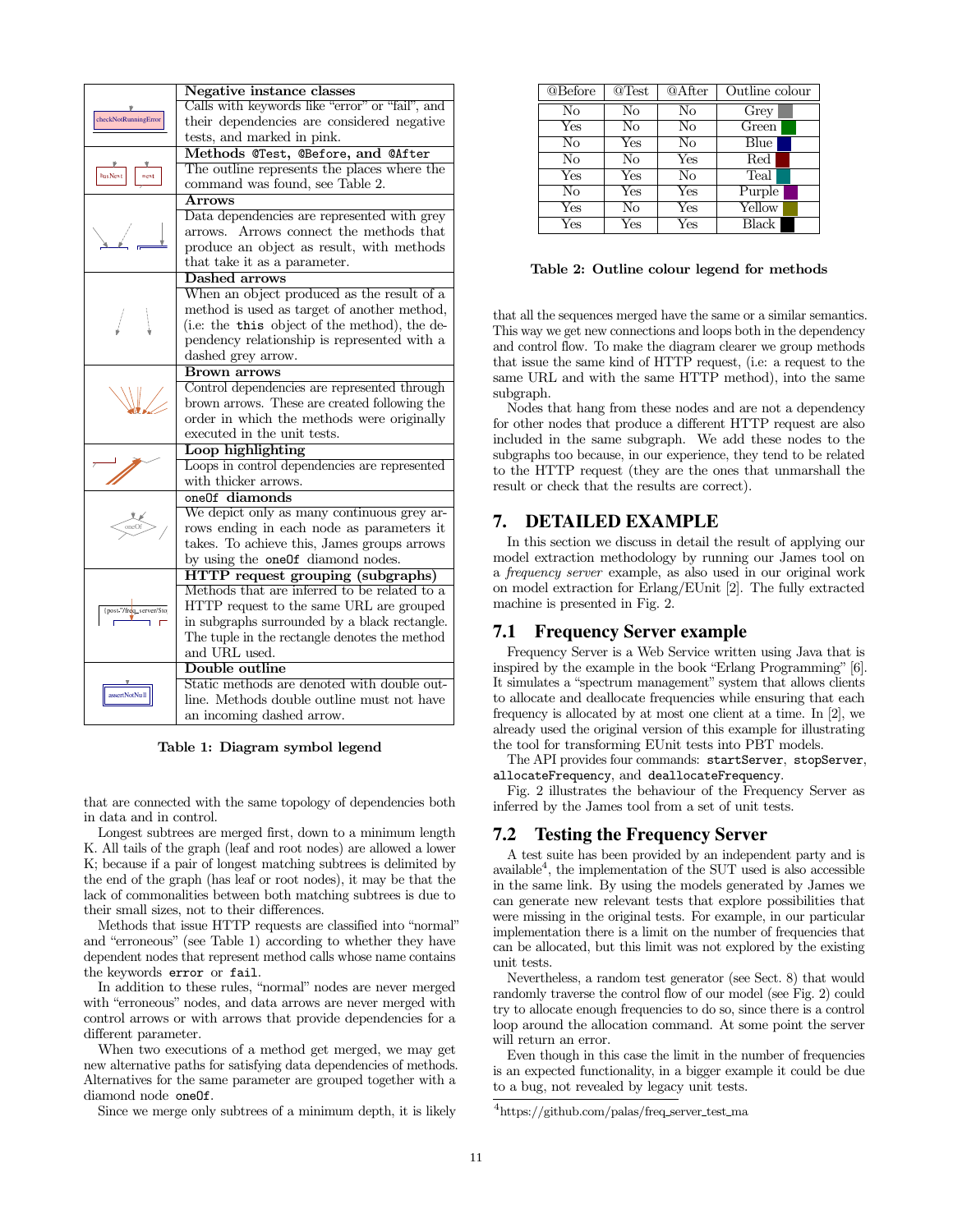

Figure 2: Diagram extracted by James from the Frequency Server



Figure 3: Detail displaying exceptional behaviour

#### 7.3 Interaction of the different features

Looking simultaneously at both control and data flow, we can get a better picture of what the system is expected to do. For example, if we look at the piece of diagram highlighted on Fig. 3, we can see that it is possible to extract the result of the call allocateFrequency, and reuse it later when calling deallocateFrequency. The first call to deallocateFrequency should be valid.

But if, after doing this, we call deallocateFrequency a second time, as shown in the same diagram (Fig. 3), we will produce an error, as indicated by the pink background in the left deallocateFrequency node. We could also obtain an error result by using the integer 0 as argument, instead of the result of allocateFrequency, (we know this is true because the implementation of the Frequency Server used in our experiments starts allocating the frequencies from 10).

#### 8. GENERATING NEW TESTS

Using the approach presented in Sect. 6 we are able to build a comprehensive overview of a system from a set of JUnit tests. Assuming that the tests make a sensible exploration of the SUT, then it is possible, not only to construct a graphical model of the system (as shown), but also to construct a QuickCheck Finite State Machine model for the SUT that will generate new tests when executed. We outline how this is done here, building on the approach first presented in [2].

#### 8.1 Building a state machine

A state machine (namely, a QuickCheck state machine) can be built by translating the different elements of the diagram.

- 1. State transitions can be defined to match the control flow, (including looping behaviour), given by the brown links in the visualisations. This proceeds according to the mechanism outlined in [2].
- 2. The data flow dependencies for parameters give an indication of how generators for parameters must call each other recursively and how the values produced by these generators can satisfy the data dependencies for each call in the control flow.
- 3. The combination of data flow and control flow gives an indication of the values that need to be stored as part of the *state data* of the Extended Finite State Machine (EFSM). Fig. 3 shows how the result of *allocateFrequency* must be stored in order to be used as a parameter for *deallocateFrequency*.
- 4. Similarly to the way data flow dependencies are satisfied, we include generators for inverse data dependencies within each subgraph. These will produce the postconditions in terms of the result of the method execution.
- 5. In order to guarantee termination of the generators, we must bind their recursion with a strictly decreasing number. This can be done by computing for each node, the minimum depth (distance to the top of the graph), and ensuring that we eventually force the dependency resolution to follow a path with a strictly decreasing depth. In methods with several parameters the depth must include the minimum depths for all parameters.

#### 8.2 Generation of new tests

The QuickCheck models generated as described in Sect. 8.1 are analogous to the diagrams that we can visualise. In Fig. 5 we can see the representation of part of the internal structure used to generate a QuickCheck FSM model for the Frequency Server, and overlayed in black we see the traversal QuickCheck did to generate the test in Fig. 4.

Roughly the following steps are followed: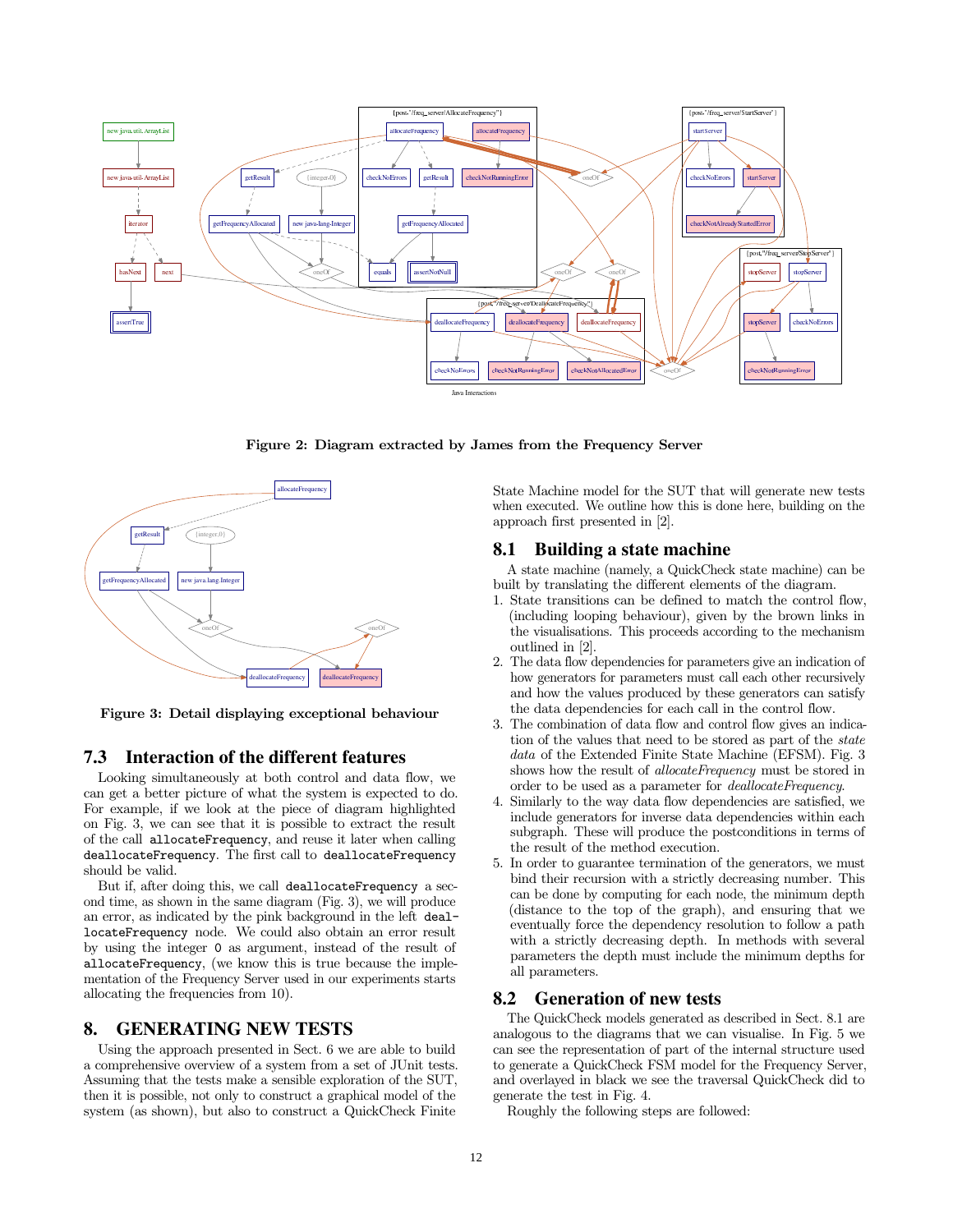

Figure 5: Test generated by James in the diagram

```
FreqServerResponse var1 = this . startServer ();
FreqServerResponse var2 = this . allocateFrequency ();
// Postcondition : 1
this . checkNoErrors ( var2 );
// Postcondition : 2
Result var4 = var2 . getResult ();
java . lang . Integer var5 = var4 . getFrequencyAllocated ();
Result var6 = var2 . getResult ();
java . lang . Integer var7 = var6 . getFrequencyAllocated ();
boolean var8 = var5. equals (var\tilde{7});
// Postcondition : 3
Result var9 = var2.getResult();
java . lang . Integer var10 = var9 . getFrequencyAllocated ();
junit . framework . Assert . assertNotNull ( var10 );
// End of postconditions
java . lang . Integer var12 = var6 . getFrequencyAllocated ();
FreqServerResponse var13 = this . deallocateFrequency ( var12 );
   Postcondition: 1
this . checkNoErrors ( var13 );
// End of postconditions
int var15 = 0;
java.lang. Integer var16 = new java.lang. Integer (var15);
FreqServerResponse var17 = this . deallocateFrequency ( var16 );
   Postcondition: 1
this . checkNotAllocatedError ( var17 );
// Postcondition : 2
this . checkNotRunningError ( var17 );
// End of postconditions
```
#### Figure 4: Example of test generated by James after manually removing some package qualifiers

- 1. The graph is traversed randomly through the control path (from the entry star through the brown arrows), with optional looping behaviour. Each node in this path (hereafter *step*) represents a call to the API.
- 2. For each *step*, we generate the parameters required by following data dependencies upwards (possibly reusing values from previous steps), as shown by the green arrows.
- 3. Optionally, for each *step*, we generate the postconditions by traversing the data dependencies downwards within the sub-

graph.

Given the nature of Web Services, the tests are not supposed to raise any (intended) exceptions. Instead, the results returned by the Web Service can be classified as positive or negative depending on whether they represent an error or a normal result

Once the new test is suitably classified then it is possible to rerun the extraction process and, thus, potentially generate a refined model of the system.

Generated state machines, when run, print new JUnit test cases that can, after manual inspection, be added to the original suite.

Unfortunately, tests generated may not necessarily be correct. That is also the case of the example provided in Fig. 4. Some of the postconditions, e.g:

#### this . checkNotRunningError ( var17 );

will fail, and this issue needs to be solved manually.

#### 9. PILOT STUDY

We have made a pilot study using VoDKATV, which is IPTV/OTT middleware that provides end-users with multimedia services through different devices such as a TV (through a settop-box), a PC, a tablet etc. The system is composed of several components that are integrated using web services.

Using the approach explained here, we were able to generate a model from the execution of the JUnit test suite. New test cases were generated automatically from that model, and these new tests allowed developers of the platform to find a previously unknown bug in the implementation.

We now summarise the results of the pilot study; a more detailed report can be found<sup>5</sup>.

<sup>5</sup> http://www.prowessproject.eu/wp-content/uploads/2012/10/D6. 5 final.pdf